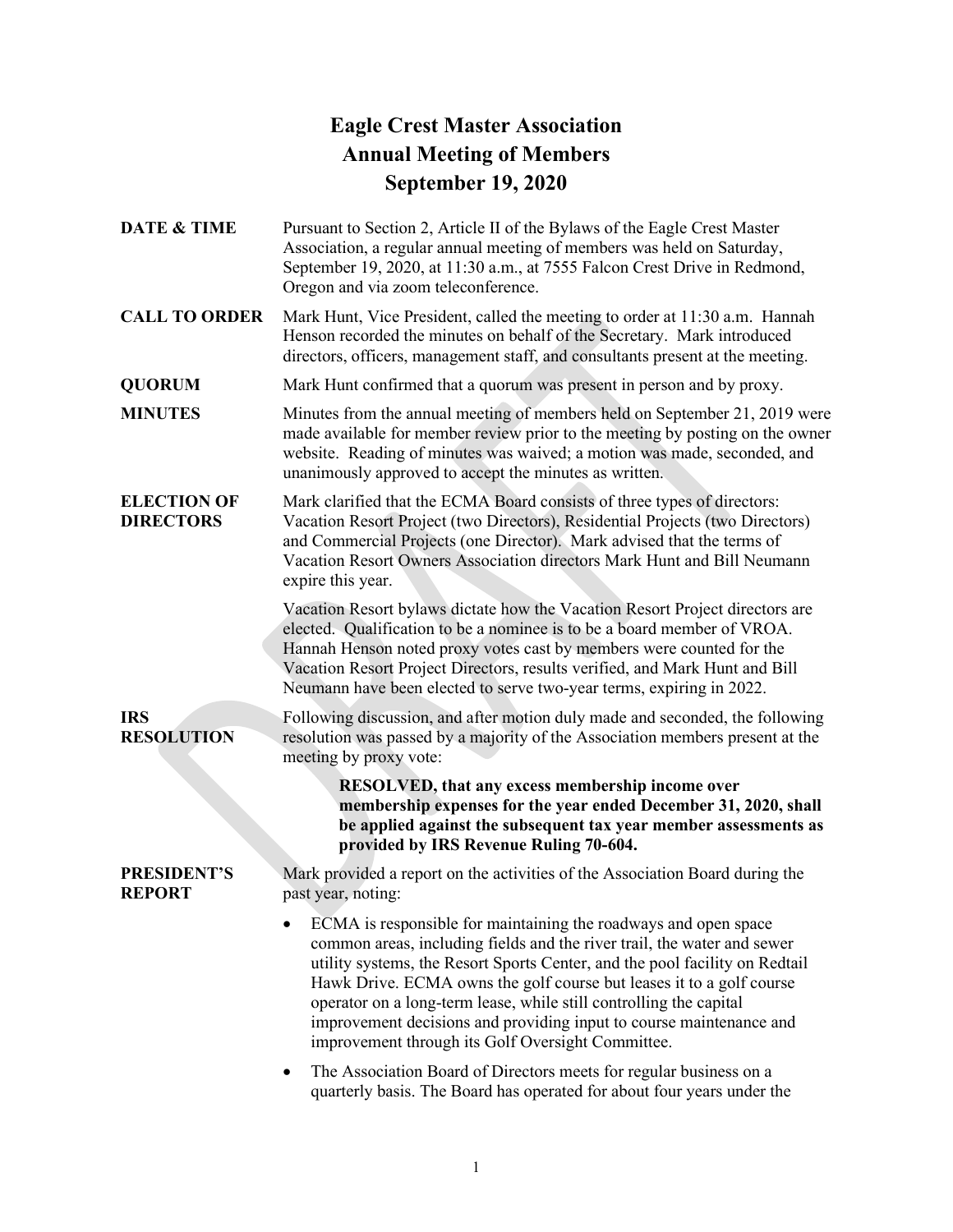Standard Operating Procedures (SOPs) adopted in June 2016. While much of the SOPs confirm the historic way of operating, these policies help standardize Board actions, such as how meeting agendas are prepared and approved, how authorized signers are reviewed and appointed, approval authority for unbudgeted expenses, and confirming how business is conducted.

- Established in June 2017, the Contracts Management Committee met throughout the year to evaluate the measurable deliverables of annual service contracts over \$10,000. Activity this year included reviewing a possible renewal of the safety services contract whose 3-year contract is set to expire in December 2020.
- The Joint Use Systems Evaluation Committee ("JUSE") was established in December 2018 and is responsible to review and recommend policies for guest use and related fees, and to review the system of ownership, use and access to the Sports Centers. JUSE Committee reports to all three parties of the joint use agreement (ECMA, Ridge at Eagle Crest Owners Association, and Eagle Crest Acquisition Group). Additional active committees of the Association not previously mentioned include:
	- o Environmental Control Committee
	- o Covenants Control Committee
- ECMA continues to operate the Resort Sports Center in accordance with its lease with the facility owner, the Vacation Resort Owners Association (VROA). All Resort and Ridge owners have access to the Resort Sports Center as well as Ridge and Lakeside Sports Centers through a joint use agreement. Staff and management continue to monitor the applicable state and local COVID restrictions and adjust operations as needed, while striving to provide owners the best possible experience.
- Besides the golf course, the utility systems are the primary Association asset. Reserve funds are collected for the water system source assets (wells, pumps, control panels) and sewage treatment systems (tanks, pumps, drain field beds). The Association has established a fund to plan for water system infrastructure replacement (hydrants, valves, distribution lines), and these funds are used to repair water line breaks when they occur.
- Capital projects for the Utility this year included adding battery back-ups to the water and sewer SCADA system and upgrading well #4's electrical panel to allow connection to an emergency generator.
- ECMA budgets for routine and ongoing ladder fuel reduction work on its common areas and understands sub-associations may also have policies for their common areas, or requirements for private properties.
- The street, trail, and directional signs throughout ECMA property have been updated over the course of the past year, with evacuation signage and an upgrade to the front entrance monument sign planned as future projects.
- The Board has discussed general parameters and assumptions for the 2021 budget and will adopt a 2021 budget at the quarterly meeting in November.